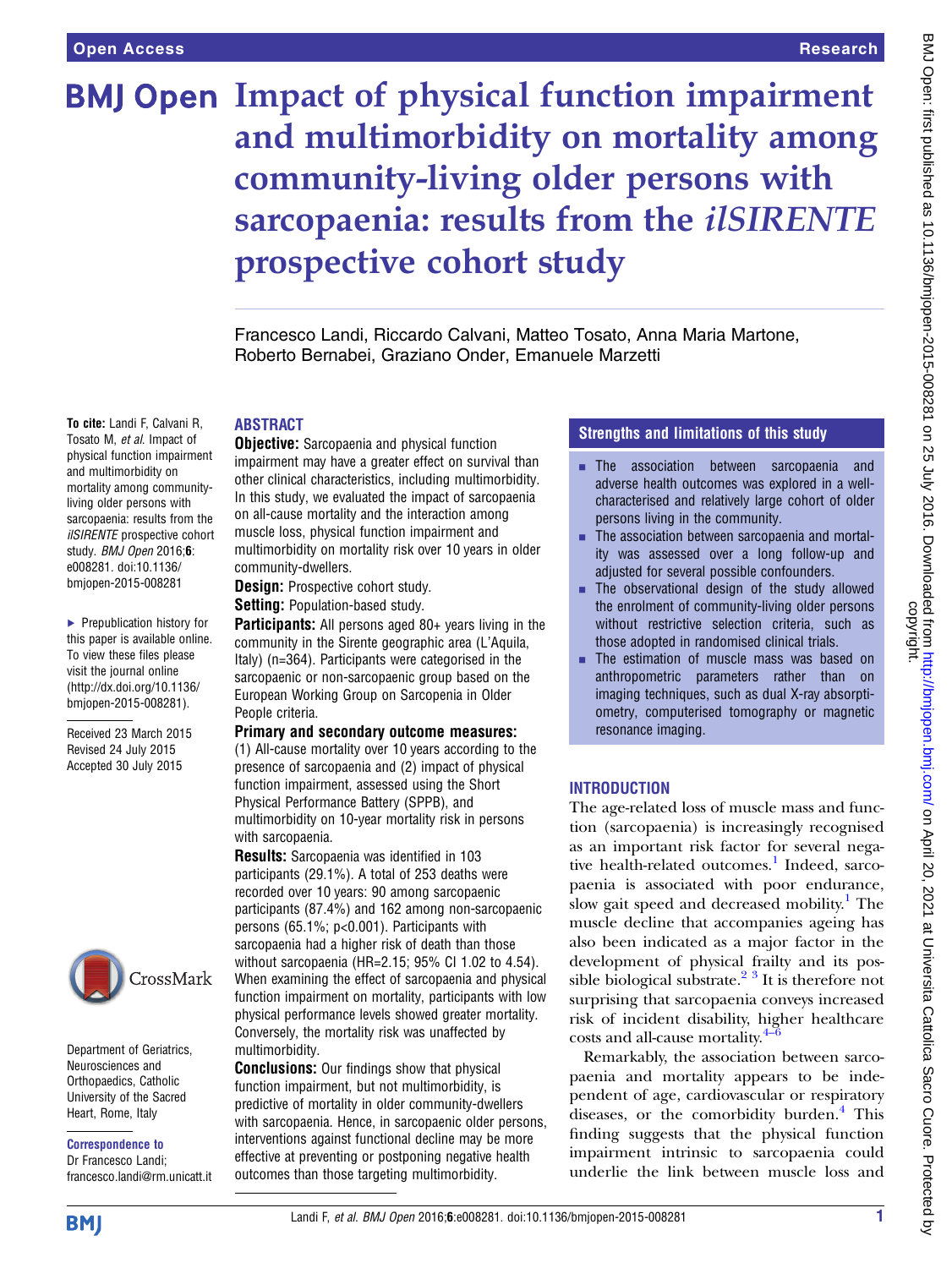adverse health outcomes.<sup>7</sup> Notably, the functional capacity of an older person is a powerful predictor of negative events, independent of the presence and number of disease conditions. $8$  As such, the functional status is proposed to be a critical target for interventions to restore robustness, improve the quality of life and (possibly) extend survival in late life.<sup>[7](#page-6-0)</sup> Whether the physical function impairment intervenes in the relationship between sarcopaenia and mortality has yet to be clearly established.

The present study was therefore undertaken to assess the impact of sarcopaenia on all-cause mortality over 10 years of follow-up in a population of frail octogenarians and nonagenarians enrolled in the 'Invecchiamento e Longevità nel Sirente' (Aging and Longevity in the Sirente geographic area, *ilSIRENTE*) study. The influence of physical function impairment and multimorbidity on mortality among sarcopaenic participants was also explored.

#### **METHODS**

The *ilSIRENTE* study is a prospective cohort study conducted in the mountain community living in the Sirente geographic area (L'Aquila, Abruzzo) in Central Italy. The study was designed by the Department of Geriatrics, Neurosciences and Orthopaedics of the Catholic University of Sacred Heart (Rome, Italy) and developed by the teaching nursing home 'Opera Santa Maria della Pace' (Fontecchio, L'Aquila, Italy), in a partnership with local administrators and primary care physicians of Sirente Mountain Community Municipalities.

All participants signed an informed consent form at the baseline visit. The *ilSIRENTE* study protocol is fully described elsewhere.<sup>9</sup>

#### Study population

A preliminary list of persons living in the Sirente area was obtained at the end of October 2003 from the Registry Offices of the 13 municipalities involved in the study. Potential participants were identified by selecting all persons born in the Sirente area before 1 January 1924 and living locally at the time of the survey. Among the eligible persons (n=429), the prevalence of refusal was very low (16%). Age and gender distribution were not different between people who refused to participate and the enrollees. The overall sample population enrolled in the ilSIRENTE study consisted of 364 persons. The present analysis was conducted in 354 participants, after excluding 10 persons with missing data for the variables of interest.

## Data collection

Baseline assessments of participants began in December 2003 and were completed in September 2004. The Minimum Data Set for Home Care (MDS-HC) form was administered to all study participants following the guidelines published in the MDS-HC manual. $10$ The MDS-HC form contains over 350 data elements, including sociodemographics, physical and cognitive

status variables, as well as major clinical diagnoses and an extensive array of signs, symptoms, syndromes and treatments.[10](#page-6-0) The MDS items have shown excellent interrater and test-retest reliability when completed by nurses performing usual assessment duties (average weighted  $k=0.8$ ).<sup>[11](#page-6-0)</sup> Additional information about lifestyle habits, physical activity and physical function was collected through questionnaires and tests shared with the 'Invecchiare in Chianti Study' (InCHIANTI study).<sup>[12](#page-6-0)</sup>

#### Identification of sarcopaenia

The presence of sarcopaenia was established according to the criteria released by the European Working Group on Sarcopenia in Older People (EWGSOP).<sup>[13](#page-6-0)</sup> Specifically, the identification of sarcopaenia was based on the documentation of low muscle mass plus either low muscle strength or low physical performance.

Muscle mass was estimated via the mid-arm muscle circumference (MAMC). MAMC was calculated using the standard formula: $14$ 

> $MAMC = mid - arm circumference - (3.14)$  $\times$  triceps skinfold thickness)

The measurement of triceps skinfold thickness was obtained using a Harpenden Skinfold Caliper, while mid-arm circumference was measured using a standard flexible measuring tape. All measurements were taken on the right arm unless conditions were present that could interfere with the assessment (eg, amputation, lymphoedema, neurological diseases, recent upper extremity fracture, severe osteoarthritis with functional limitation).

In the absence of accepted cut-off values of MAMC for the European population, MAMC tertiles calculated in all *ilSIRENTE* study participants were considered.<sup>[15](#page-6-0)</sup> The lower tertile was considered for identifying participants with low muscle mass. Low muscle mass was therefore defined as an MAMC smaller than 21.1 and 19.2 cm in men and women, respectively.<sup>15</sup>

Walking speed was evaluated measuring the participant's usual gait speed (m/s) over a 4 m course. As suggested by the  $EWGSOP<sup>13</sup>$  a gait speed slower than 0.8 m/s was adopted as the defining criterion for low physical performance. Finally, muscle strength was assessed by using a North Coast handheld hydraulic dynamometer (North Coast Medical, Morgan Hill, CA). Participants performed one familiarisation trial and one measurement trial with each hand, and the result from the stronger side was used for the analyses. According to the EWGSOP, $^{13}$  low muscle strength was defined as a handgrip strength lower than 30 kg and 20 kg in men and women, respectively.

#### Physical performance assessment

Physical performance was assessed through the Short Physical Performance Battery (SPPB).<sup>[16](#page-6-0)</sup> The battery is composed of three timed tasks: balance, 4 m walk and chair stand tests. The results of each test were rescored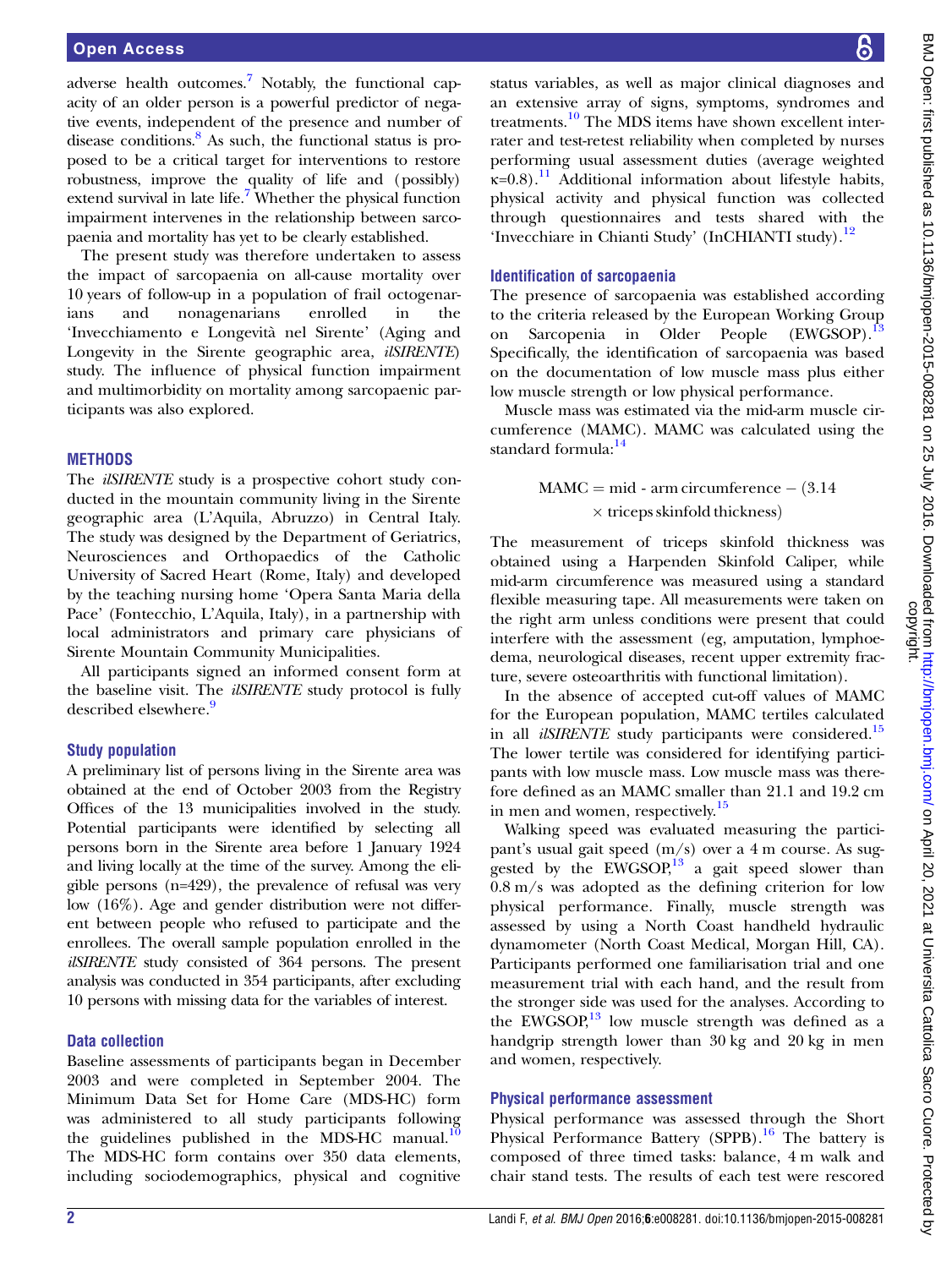from 0 (worst performance) to 4 (best performance), and the summary score (ranging from 0 to 12) was used for the analyses. In previous studies, the SPPB summary score has been shown to be a valid and reproducible parameter able to discriminate small and clinically meaningful differences in physical function and predict different forms of disability in older persons. $15-17$  $15-17$ 

## Multimorbidity

Clinical diagnoses were recorded by study physicians based on information collected from the participant and his/her general practitioner, physical examination, a careful review of clinical documentation (including laboratory tests and imaging examinations) and medical history. Diagnoses were recorded in the MDS-HC form.<sup>[10](#page-6-0)</sup> The presence of multiple conditions was defined as the coexistence of two or more of the following diagnoses: obesity, coronary heart disease, cerebrovascular disease, congestive heart failure, peripheral artery disease, hypertension, lung disease (chronic obstructive pulmonary disease, emphysema or asthma), osteoarthritis, diabetes, dementia (Alzheimer's disease and other forms of dementia), Parkinson's disease, renal failure and cancer (non-melanoma skin cancer excluded).

As previously described, $^{18}$  participants were categorised in three different groups: no multimorbidity (no disease or 1 disease), low multimorbidity (2 clinical conditions) and high multimorbidity (3 or more clinical conditions).

## Survival status

Survival status was obtained from general practitioners and confirmed by the National Death Registry. Time to death was calculated from the date of baseline assessment to that of death. All events that occurred over 10 years from enrolment were considered for the analyses.

# **Covariates**

Cognitive performance was assessed using a 6-item, 7-category scale (Cognitive Performance Scale, CPS).<sup>10</sup> The CPS was scored on a 6-point ordinal scale, with higher values corresponding to worse cognitive performance. Disability status was assessed through the basic activities of daily living  $(ADL)^{19}$  and instrumental ADL  $(BDL)^{20}$ scales. The ADL scale explores the following tasks: eating, dressing, personal hygiene, mobility in bed, locomotion, use of the toilet and transfer. The scale ranges between 0 and 7, with higher scores indicating more severe impairment. The IADL scale explores meal preparation, shopping, telephone use, housekeeping, medication intake, handling finance and use of transportation. Similar to the ADL scale, the IADL scale ranges between 0 and 7, with higher scores indicating more severe impairment.

The body mass index (BMI) was calculated as the weight in kg divided by the square of height in metres. Alcohol abuse was defined as the consumption of more than half a litre of wine (or equivalent quantity of alcohol) per day. Current smoking was defined as the regular use of tobacco (at least once a week) in the last year.

# Blood measurements

Venus blood samples were drawn in the morning after an overnight fast using EDTA commercial collection tubes. Samples were immediately centrifuged at  $1000 \times g$ for 10 min at 4°C. The supernatant, corresponding to the plasma fraction, was collected, aliquoted and stored at −80°C until analysis.

Plasma levels of interleukin 6 (IL-6), tumour necrosis factor  $\alpha$  and C reactive protein (CRP) were measured using commercially available ELISA kits on an Olympus 2700 analyser (Olympus, Center Valley, PA). All samples were measured in duplicate, and the average value was used for the analyses.

# Statistical analysis

Characteristics of the study participants are described according to the sarcopaenia status. Data were analysed to obtain descriptive statistics. The normal distribution of continuous variables was ascertained through the Kolmogorov-Smirnov test. Continuous variables are presented as mean values±SD or as the median (range); categorical variables are presented as an absolute number (percentage). Differences in categorical variables were assessed using Fisher's exact test, whereas the one-way analysis of variance (ANOVA) or the Kruskal-Wallis test was used for continuous variables. For all tests, statistical significance was set at  $p<0.05$ .

Time to death was calculated from the date of baseline assessment to the date of death. All events that occurred during 10 years of follow-up were considered. Crude and adjusted HRs and 95% CIs for mortality according to the presence of sarcopaenia were calculated using Cox proportional-hazards models. All variables associated with the presence of sarcopaenia at a significance level of p<0.05 at the univariate analysis were entered in the models. Final analyses were therefore adjusted for age and gender (model 1); age, gender, ADL and IADL scores cognitive impairment and BMI (model 2); age, gender, ADL and IADL scores, CPS score, BMI, CRP and IL-6 (model 3). Age, ADL and IADL scores, CPS score, BMI, CRP and IL-6 were treated as continuous variables.

Survival curves of participants were computed according to the Kaplan-Meier method to explore the impact of sarcopaenia on survival. In participants with sarcopaenia, the combined effect of functional impairment and multimorbidity on the risk of death and their potential interaction was also investigated. According to the procedure suggested by Rothman, $21$  sarcopaenia and multimorbidity were combined into a 3-level variable: sarcopaenia and no multimorbidity (n=27), sarcopaenia and two diseases (n=34), sarcopaenia and three or more diseases (n=42). Similarly, sarcopaenia and physical function impairment were combined into a 4-level variable according to the SPPB summary score: sarcopaenia and SPPB 9–12 (n=21), sarcopaenia and SPPB 6–8 (n=21), sarcopaenia and SPPB 3–5 (n=25), and sarcopaenia and SPPB 0–2 (n=36). Kaplan-Meier curves were adjusted for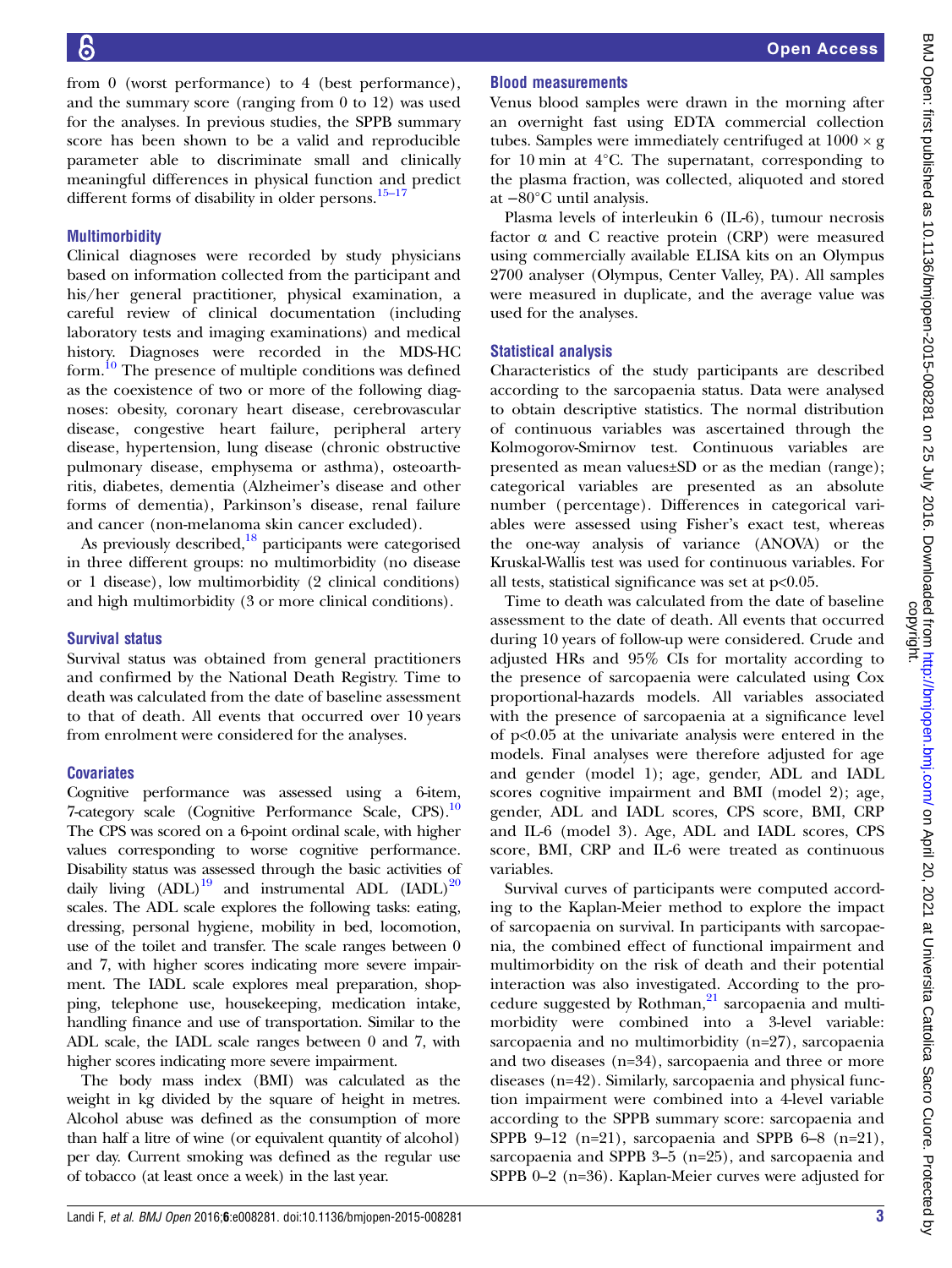age and gender. The log-log survival function was examined to rule out departures from the proportionality assumption for each model. The accuracy of mortality prediction by physical function impairment and multimorbidity was estimated by receiver operating characteristic (ROC) curve analysis.

All analyses were performed using the SPSS 10.0 package (SPSS, Chicago, Illinois, USA).

## **RESULTS**

The median age of the 354 participants was 84.2 (range 80–102) years, with 236 (67.0%) women. The main characteristics of the study population according to the presence of sarcopaenia are listed in [table 1.](#page-4-0) Compared with sarcopaenic participants, those without sarcopaenia were younger, had a lower prevalence of cognitive impairment and functional disabilities and showed higher BMI. Among the inflammatory biomarkers assayed, CRP and IL-6 showed higher plasma concentrations among participants with sarcopaenia.

A total of 253 deaths (93 men and 160 women) were recorded during the 10-year follow-up. Ninety (87.4%) participants died among those with sarcopaenia, relative to 162 persons  $(65.1\%)$  without sarcopaenia (p<0.001). Results from unadjusted and adjusted Cox proportional hazard models are shown in [table 2](#page-4-0). In the unadjusted model, a direct association was determined between sarcopaenia and mortality (HR 3.67; 95% CI 1.94 to 6.95). The association remained statistically significant after adjusting for a number of potential confounders (age, gender, ADL and IADL scores, CPS score, BMI, and plasma CRP and IL-6) ([table 2](#page-4-0)). In the fully adjusted model, participants with sarcopaenia had a higher risk of death for all causes compared with those without sarcopaenia (HR 2.15; 95% CI 1.02 to 4.54).

The impact of sarcopaenia on 10-year mortality was also tested by comparing the survival curves according to the presence of sarcopaenia. As depicted in fi[gure 1](#page-5-0), survival curves differed significantly at the log-rank test ( $p<0.001$ ).

[Figures 2](#page-5-0) and [3](#page-5-0) show the survival curves for participants with sarcopaenia according to the level of physical performance (SPPB score) and multimorbidity status, respectively. As depicted in fi[gure 2](#page-5-0), the survival curves differed significantly depending on the SPPB score (p<0.001). Conversely, no significant differences in survival were observed according to multimorbidity  $(p=0.39)$  (fi[gure 3\)](#page-5-0). On the basis of ROC curve analysis, physical function impairment showed better predictive accuracy of mortality (area under the ROC curve (AUC) 0.697; 95% CI 0.639 to 0.755) relative to multimorbidity (AUC 0.633; 95% CI 0.572 to 0.695).

#### **DISCUSSION**

The evaluation of the impact of sarcopaenia on survival among frail older persons is an important and intricate issue. In this study, we explored the association between sarcopaenia and 10-year mortality in a sample of

community-dwelling persons aged 80 years or older. We further investigated the specific effects of physical performance and multimorbidity on the relationship between sarcopaenia and 10-year mortality. Our findings show that sarcopaenia, as elaborated by the EWGSOP, is associated with higher mortality rates in older adults living in the community, independent of age, gender and several clinical and biochemical parameters.

Results from this study also show that physical function impairment, not multimorbidity, intervenes in the relationship between sarcopaenia and mortality. Specifically, sarcopaenic participants with poor physical performance, as indicated by lower scores at the SPPB, showed higher mortality rates relative to their well-functioning peers. In contrast, the presence of two or more disease conditions did not impact 10-year mortality of older community-dwellers with sarcopaenia. This finding was further confirmed by the ROC curve analysis that revealed a higher accuracy in predicting mortality of physical function impairment as compared with multimorbidity. This observation is in line with the proposition that physical performance may be a more reliable indicator of a person's health status than the comorbidity burden. $81822$ 

Our results support and extend findings by Arango-Lopera *et al*, $^{23}$  $^{23}$  $^{23}$  who reported a prevalence of sarcopaenia of 33.6% in 345 community-living older adults (mean age 78.5 years; 53.3% females) and an adjusted mortality HR of 2.39 over a 3-year follow-up. As in the present study, the identification of sarcopaenia was based on the EWGSOP criteria, using anthropometry for estimating muscle mass. In contrast, in a communitybased study, Hirani *et al*<sup> $\theta$ </sup> found a much lower prevalence of sarcopaenia (5.3%) among 1705 older men (mean age: 77 years), with an adjusted mortality HR of 1.50 over a median follow-up of 7 years. These contrasting findings can be partially explained by the different criteria adopted for operationalising sarcopaenia (EWGSOP versus Foundation for the National Institute of Health (FNIH) criteria). Indeed, as reported by Dam et  $al$ <sup>[24](#page-6-0)</sup>, the FNIH criteria will result in a more conservative operationalisation of sarcopaenia, with lower prevalence rates as compared with the EWGSOP definition.

Findings from the present investigation support the proposition that sarcopaenia and physical function impairment are intimately linked with one another in determining adverse health outcomes, including mortality. The evidence that physical function impairment has a greater effect on survival than multimorbidity among sarcopaenic older persons is significant for the clinical practice. Indeed, as highlighted by several geriatric researchers, $2^{25}$   $2^{6}$  it is becoming increasingly clear that a substantial 're-shaping' of healthcare systems is necessary to provide programmes and services tailored to the specific needs of our ageing society. In this regard, a fundamental step implies the development models of care focused on the functional status rather than on single diseases. $27$  Based on the results of this study, the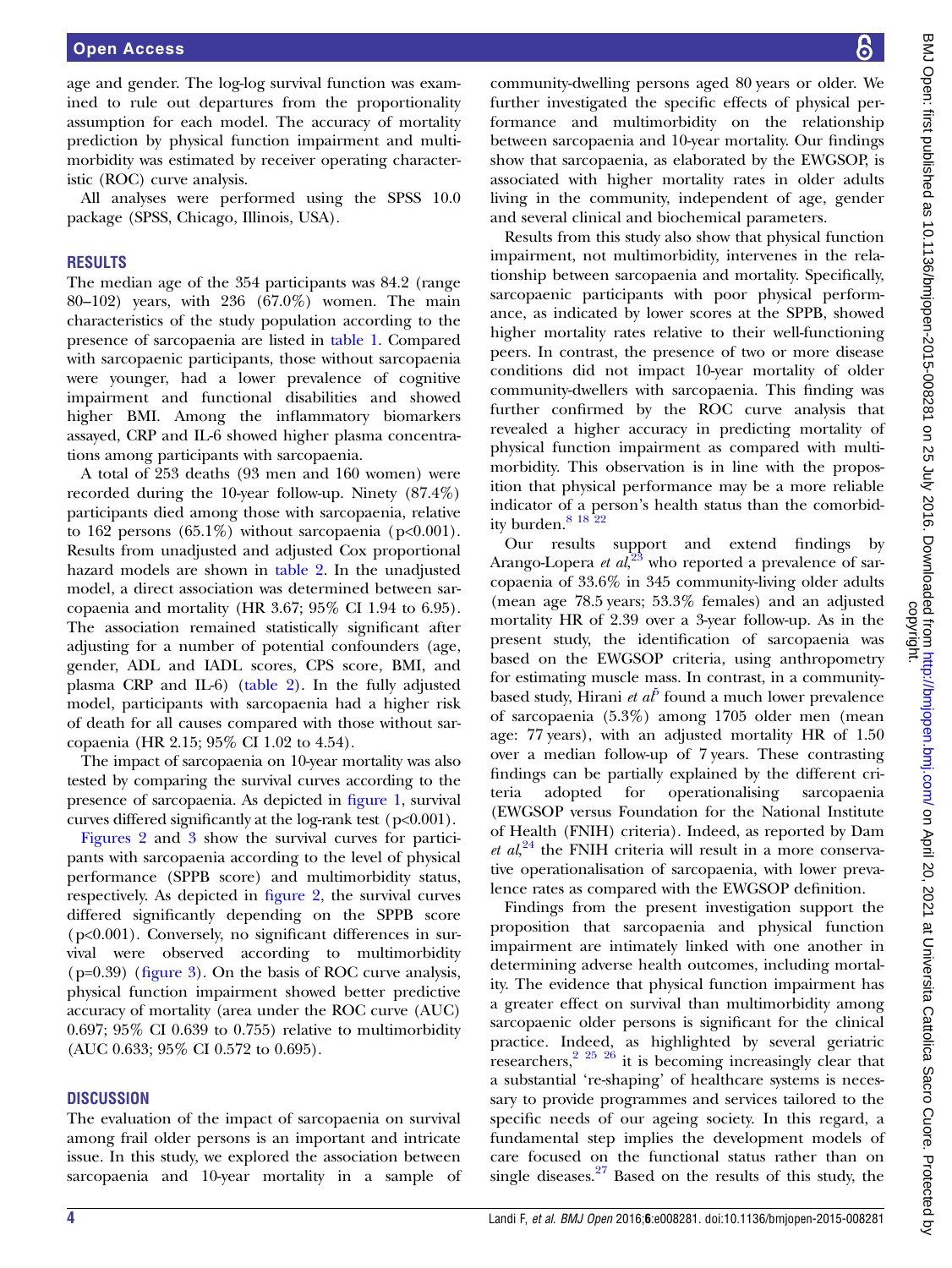<span id="page-4-0"></span>

| Characteristics of the study population according to the presence of sarcopaenia<br>Table 1 |                     |                    |                |         |  |
|---------------------------------------------------------------------------------------------|---------------------|--------------------|----------------|---------|--|
|                                                                                             | <b>Total sample</b> | <b>Sarcopaenia</b> | No sarcopaenia |         |  |
| <b>Characteristics</b>                                                                      | $n = 354$           | $n = 103$          | $n = 251$      | p Value |  |
| Age (years), median (range)                                                                 | 84.2 (80-102)       | 87.5 (800-100)     | 83.2 (80-102)  | < 0.001 |  |
| Gender, n (%)                                                                               |                     |                    |                |         |  |
| Women                                                                                       | 236 (67)            | 71 (30)            | 165 (70)       | 0.32    |  |
| Men                                                                                         | 118 (33)            | 32(27)             | 86 (73)        |         |  |
| Education (years), mean±SD                                                                  | $5.1 \pm 1.6$       | $5.2 \pm 1.7$      | $5.0 \pm 1.6$  | 0.29    |  |
| CPS score, median (range)                                                                   | $0.4(0-6)$          | $0.7(0-6)$         | $0.3(0-6)$     | 0.001   |  |
| ADL score, median (range)                                                                   | $0.4(0-7)$          | $0.9(0-7)$         | $0.2(0-7)$     | < 0.001 |  |
| IADL score, median (range)                                                                  | $2.5(0-7)$          | $4.0(0 - 7)$       | $1.9(0-7)$     | < 0.001 |  |
| BMI ( $kg/m^2$ ), mean $\pm$ SD                                                             | $25.6 \pm 4.5$      | $23.1 \pm 3.9$     | $26.6 \pm 4.3$ | < 0.001 |  |
| Alcohol abuse, n (%)                                                                        | 43 (12)             | 11(11)             | 32(13)         | 0.36    |  |
| Current smoking, n (%)                                                                      | 6(2)                | 1(0)               | 5(3)           | 0.26    |  |
| Diseases, n (%)                                                                             |                     |                    |                |         |  |
| Ischaemic heart disease                                                                     | 42 (12)             | 11(11)             | 31(12)         | 0.40    |  |
| <b>CHF</b>                                                                                  | 20(6)               | 9(9)               | 11(4)          | 0.09    |  |
| Hypertension                                                                                | 257(72)             | 68 (67)            | 189 (76)       | 0.07    |  |
| Diabetes mellitus                                                                           | 103 (29)            | 35(34)             | 68 (27)        | 0.12    |  |
| <b>COPD</b>                                                                                 | 49 (14)             | 19(18)             | 30(12)         | 0.07    |  |
| Parkinson's disease                                                                         | 6(2)                | 3(3)               | 3(1)           | 0.23    |  |
| Cancer                                                                                      | 17(5)               | 4(4)               | 13(5)          | 0.41    |  |
| Osteoarthritis                                                                              | 69 (19)             | 20(19)             | 49 (19)        | 0.55    |  |
| Depression                                                                                  | 90(25)              | 30(29)             | 60(24)         | 0.18    |  |
| Number of diseases, mean±SD                                                                 | $2.1 \pm 1.2$       | $2.2 \pm 1.1$      | $2.1 \pm 1.3$  | 0.44    |  |
| Haematological parameters                                                                   |                     |                    |                |         |  |
| CRP (mg/dL), mean±SD                                                                        | $4.1 \pm 3.4$       | $4.7 + 4.0$        | $3.8 + 3.1$    | 0.04    |  |
| IL-6 (pg/mL), mean±SD                                                                       | $2.9 \pm 2.5$       | $3.5 \pm 2.8$      | $2.6 \pm 2.4$  | 0.002   |  |
| TNF- $\alpha$ (pg/mL) mean $\pm$ SD                                                         | $1.9 \pm 2.2$       | $2.2 \pm 1.9$      | $1.8 \pm 2.3$  | 0.09    |  |

ADL, activities of daily living; BMI, body mass index; CHF, congestive heart failure; COPD, chronic obstructive pulmonary disease; CPS, Cognitive Performance Scale; CRP, C reactive protein; IADL, instrumental ADL; IL-6, interleukin 6; TNF-α, tumour necrosis factor α.

|                        | <b>Unadjusted</b><br><b>HR (95% CI)</b> | <b>Model 1</b>                 | <b>Model 2</b>                 | <b>Model 3</b>                 |
|------------------------|-----------------------------------------|--------------------------------|--------------------------------|--------------------------------|
| Sarcopaenia            | $3.67$ (1.94 to 6.95)                   | 2.91 (1.50 to 5.67)            | $2.06$ (1.01 to 4.25)          | 2.15 (1.02 to 4.54)            |
| Age                    |                                         | 1.18 $(1.10 \text{ to } 1.27)$ | 1.11 $(1.03 \text{ to } 1.20)$ | 1.10 $(1.02 \text{ to } 1.19)$ |
| Gender (female)        |                                         | $0.48$ (0.27 to 0.85)          | $0.45$ (0.25 to 0.83)          | $0.54$ (0.29 to 1.00)          |
| ADL impairment         |                                         |                                | 1.13 (0.86 to 1.48)            | 1.08 $(1.81 \text{ to } 1.43)$ |
| <b>IADL</b> impairment |                                         |                                | 1.29 (1.06 to 1.56)            | 1.28 $(1.04 \text{ to } 1.57)$ |
| Cognitive impairment   |                                         |                                | 1.16 $(0.82 \text{ to } 1.64)$ | 1.18 (0.83 to 1.68)            |
| <b>BMI</b>             |                                         |                                | 0.93 (0.87 to 0.99)            | 0.92 (0.87 to 0.99)            |
| <b>CRP</b>             |                                         |                                |                                | 1.01 (0.90 to 1.11)            |
| $IL-6$                 |                                         |                                |                                | 1.31 $(1.00 \text{ to } 1.57)$ |

Model 3: adjusted for age, gender, ADL, IADL impairment, cognitive impairment, BMI, CRP and IL-6.

ADL, activities of daily living; BMI, body mass index; CRP, C reactive protein; IADL, instrumental ADL; IL-6, interleukin 6.

implementation of interventions aimed at preserving or improving physical function (eg, physical exercise and nutrition) may be necessary to extend survival and reduce the demand for long-term care among older persons with sarcopaenia. Hence, the prevention and management of sarcopaenia and physical function decline should represent a major priority for healthcare providers and policymakers.<sup>3</sup><sup>27</sup>

Some methodological issues may have influenced our results. As in all cohort studies, selective survival before entry into the cohort has to be taken into account. Furthermore, in our longitudinal observational study, results may be confounded by unmeasured factors. In the absence of randomisation, it is cannot be ruled out that differences between groups might have biased the study results. For instance, persons with more severe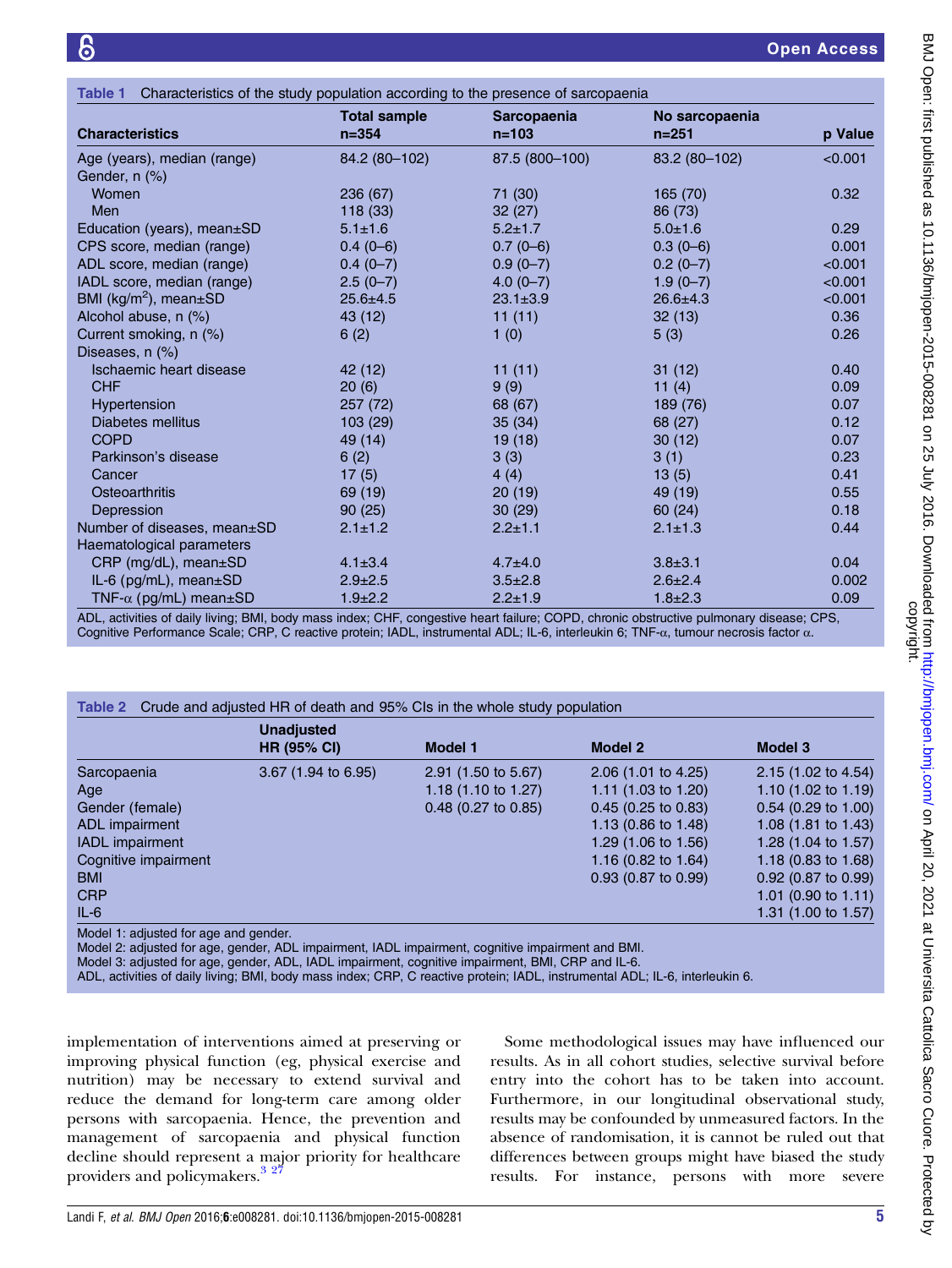<span id="page-5-0"></span>

Figure 1 Survival curves for participants according to the presence of sarcopaenia at baseline.



Figure 2 Survival curves for participants with sarcopaenia according to the level of physical function, as indicated by the Short Physical Performance Battery (SPPB) summary score, at baseline.

multimorbidity might have received a higher level of medical care relative to those with milder disease burden, but functionally impaired. However, our homogeneous population of older persons born and living in a welldefined geographical area minimises the possibility that persons with multimorbidity had substantially better healthcare or health knowledge than those without multimorbidity. Another limitation of this study resides in the lack of documentation concerning the cause of death. However, the aim of this investigation was to characterise



Figure 3 Survival curves for participants with sarcopaenia according to the multimorbidity status at baseline.

Years

the impact of sarcopaenia, physical function impairment and multimorbidity on all-cause mortality, rather than identifying the specific cause of death.

The estimation of muscle mass based on anthropometric measures deserves further discussion. While anthropometry is not considered to be the gold standard for measuring body composition, $^{28}$  $^{28}$  $^{28}$  previous investigations have shown that MAMC is a suitable proxy of muscle mass in community-based studies, $\frac{10\ 29\ 30}{10\ 29\ 30}$  such as the *ilSIRENTE*. The procedure adopted for muscle strength assessment involved one familiarisation and one measurement trial for each hand. Although it is possible that better performances might have been achieved at a second measurement trial, the procedure was consistent across the study population. Hence, it is unlikely that results at the handgrip strength test could have biased the identification of sarcopaenia. Finally, the study population was composed of persons aged 80 years or older; hence, findings may not be generalisable to other age groups.

In conclusion, our results, obtained from a representative sample of very old and frail persons, provide robust support to the association between sarcopaenia and mortality, suggested by previous investigations[.4 5 22 30 31](#page-6-0) Furthermore, higher levels of physical function were associated with longer survival in sarcopaenic older adults. As a whole, these observations lend support to the proposition that sarcopaenia and physical function impairment are major determinants of negative health outcomes in advanced age. $32$  It follows that interventions specifically targeting physical function may provide preventive and therapeutic advantages against the detrimental consequences of sarcopaenia. Future studies should elucidate if the implementation of strategies focusing on the early detection and management of sarcopaenia and physical function decline would result in survival gains at very old age.